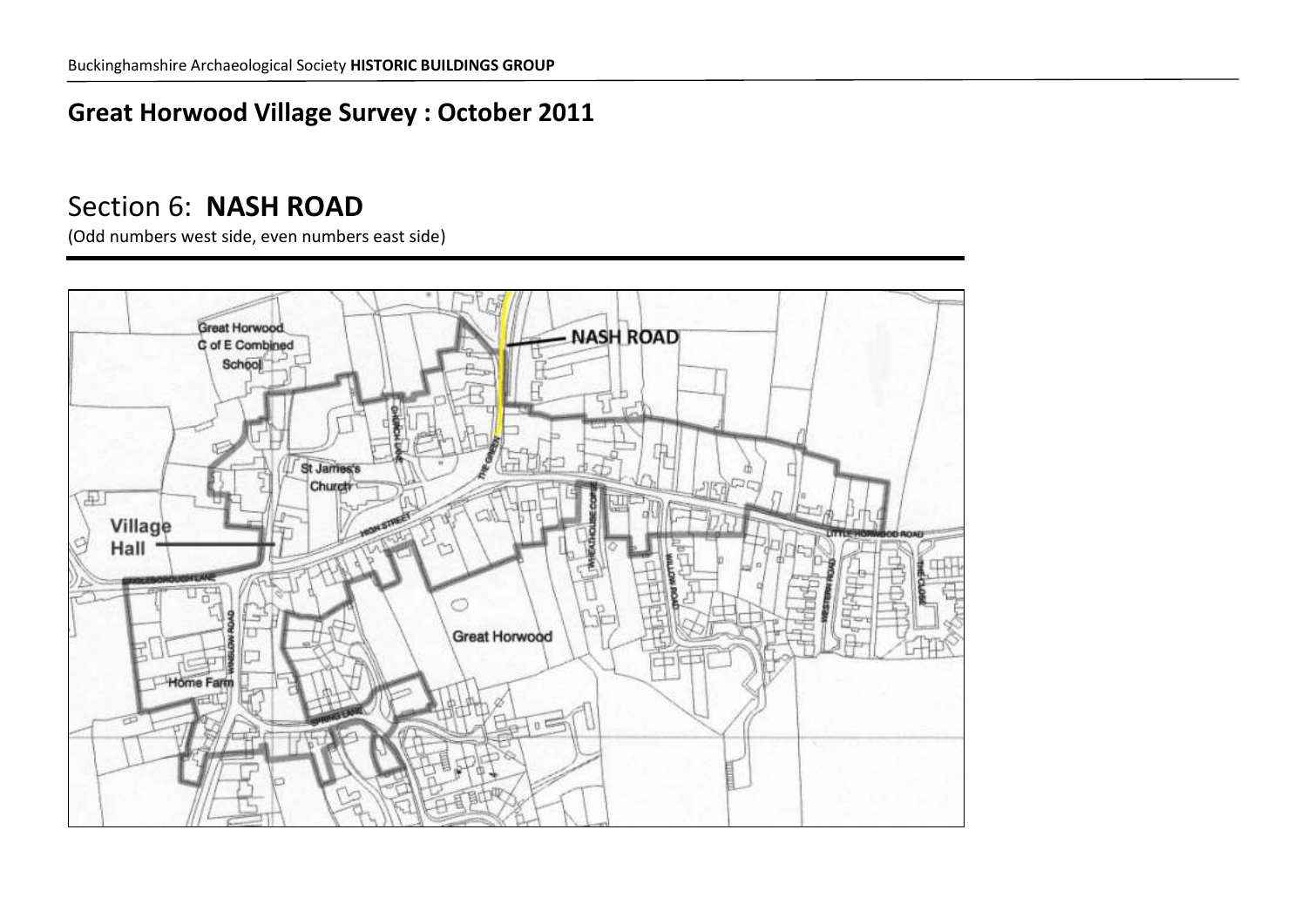## **1 and 3 Nash Road**

| <b>HOUSE NO/NAME:</b>               | $1$ and $3$                                         |
|-------------------------------------|-----------------------------------------------------|
| STREET:                             | <b>Nash Road</b>                                    |
| <b>BUILDING USE:</b>                | <b>Residential</b>                                  |
| <b>CONVERTED FROM EARLIER USE?</b>  | Built on the site of some former shops              |
| PERIOD:                             | Post-1960                                           |
| PLANFORM:                           | Semi-detached pair of houses, with integral garages |
| STYLE:                              | Modern                                              |
| <b>BUILDING/CLADDING MATERIALS:</b> | Multi-coloured brick, metal garage doors            |
| <b>ROOFING MATERIALS:</b>           | <b>Concrete tiles</b>                               |
| ROOF FORM:                          | Gable-ended with shared central chimney stack       |
| OTHER FEATURES/INFORMATION:         | Modern 'picture windows'                            |
| CONDITION:                          | Good                                                |
| NOTES:                              |                                                     |



# **5 Nash Road**

| HOUSE NO/NAME:                                                                                                     | 5                                                                     |
|--------------------------------------------------------------------------------------------------------------------|-----------------------------------------------------------------------|
| STREET:                                                                                                            | Nash Road                                                             |
| <b>BUILDING USE:</b>                                                                                               | Residential                                                           |
| <b>CONVERTED FROM EARLIER USE?</b>                                                                                 | ?? Originally two cottages, numbered 5 and 7.                         |
| PERIOD:                                                                                                            | C17, altered C20                                                      |
| PLANFORM:                                                                                                          | Single E-W 2-storey range, with modern porch to east and modern       |
|                                                                                                                    | extension to west.                                                    |
| STYLE:                                                                                                             | Vernacular                                                            |
| BUILDING/CLADDING MATERIALS:                                                                                       | Brick, cladding timber frame (exposed in east gable and to rear), set |
|                                                                                                                    | on rubblestone plinth. Weatherboarding to east gable and porch.       |
| <b>ROOFING MATERIALS:</b>                                                                                          | <b>Slate</b>                                                          |
| ROOF FORM:                                                                                                         | Half-hipped. Two intermediate chimney stacks.                         |
| OTHER FEATURES/INFORMATION:                                                                                        | <b>Modern casement windows</b>                                        |
| CONDITION:                                                                                                         | Good                                                                  |
| NOTES: Listed Grade 2 (number 1213554). List description adds 'Front rebuilt in brick late C19. Queen strut roof.' |                                                                       |

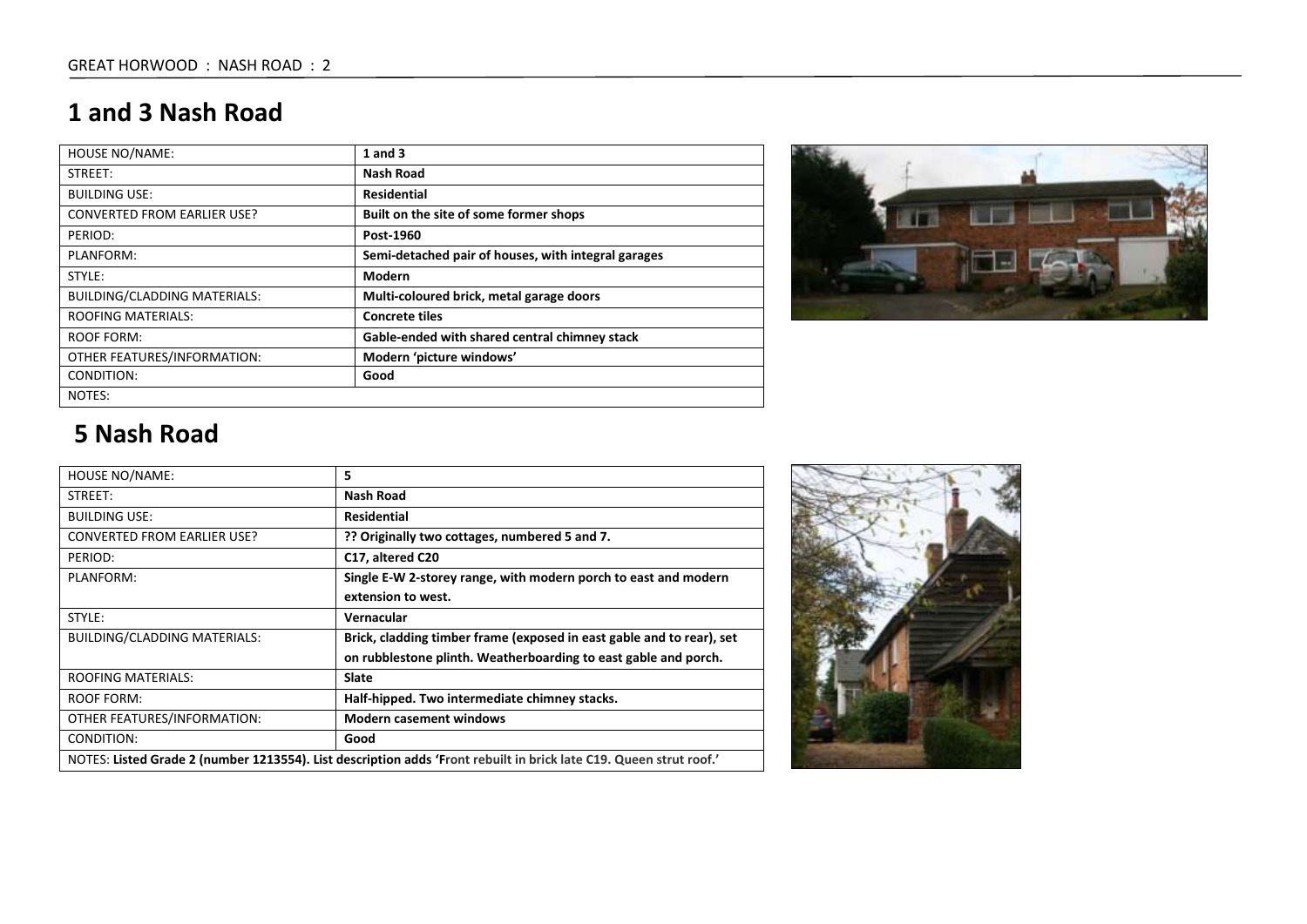## **9 Nash Road**

| HOUSE NO/NAME:                     | 9                                                                                                                     |
|------------------------------------|-----------------------------------------------------------------------------------------------------------------------|
| STREET:                            | Nash Road                                                                                                             |
| <b>BUILDING USE:</b>               | <b>Residential</b>                                                                                                    |
| <b>CONVERTED FROM EARLIER USE?</b> | May be conversion from agricultural store or workshop.                                                                |
| PERIOD:                            | C19, altered.                                                                                                         |
| PLANFORM:                          | Two storeys on cellar, with lower-level outbuilding to west and                                                       |
|                                    | single internal chimney stack to east gable                                                                           |
| STYLE:                             | Vernacular                                                                                                            |
| BUILDING/CLADDING MATERIALS:       | Red and blue brick, rubblestone plinth. Outbuilding part tile-hung.                                                   |
| <b>ROOFING MATERIALS:</b>          | Plain old clay tiles.                                                                                                 |
| <b>ROOF FORM:</b>                  | Gable-ended                                                                                                           |
| OTHER FEATURES/INFORMATION:        | Windows are small and asymmetrically placed, injdicating insertion                                                    |
|                                    | at various times. Brickwork on the east gable and north front<br>indicates that the upper storey is a later addition. |
|                                    |                                                                                                                       |
| CONDITION:                         | Good                                                                                                                  |
| NOTES:                             |                                                                                                                       |



#### **11 and 13 Nash Road**

| HOUSE NO/NAME:                      | 11 and 13                                                         |
|-------------------------------------|-------------------------------------------------------------------|
| STREET:                             | <b>Nash Road</b>                                                  |
| <b>BUILDING USE:</b>                | <b>Residential</b>                                                |
| <b>CONVERTED FROM EARLIER USE?</b>  | Most likely originally a terrace of 4 workers' cottages.          |
| PERIOD:                             | C <sub>19</sub> , altered and extended                            |
| PLANFORM:                           | Two storeys. Number 11 two bays; number 13 2 bays plus C20 1.5-   |
|                                     | bay extension incluyding octagonal 2-storey extension on east.    |
| STYLE:                              | <b>Victorian</b>                                                  |
| <b>BUILDING/CLADDING MATERIALS:</b> | <b>Painted brick</b>                                              |
| <b>ROOFING MATERIALS:</b>           | Natural slate, with two intermediate chimney stacks.              |
| <b>ROOF FORM:</b>                   | Gable-ended, with north gable is at a 45-degree angle and pitched |
|                                     | octagonal slate roof on extension.                                |
| OTHER FEATURES/INFORMATION:         | Windows are symmetrically placed casements, probably modern       |
|                                     | replacements. The rear of the terrace, facing west, is without    |
|                                     | windows (except on the inset extension) – reason unknown.         |
| CONDITION:                          | Good                                                              |
| NOTES:                              |                                                                   |



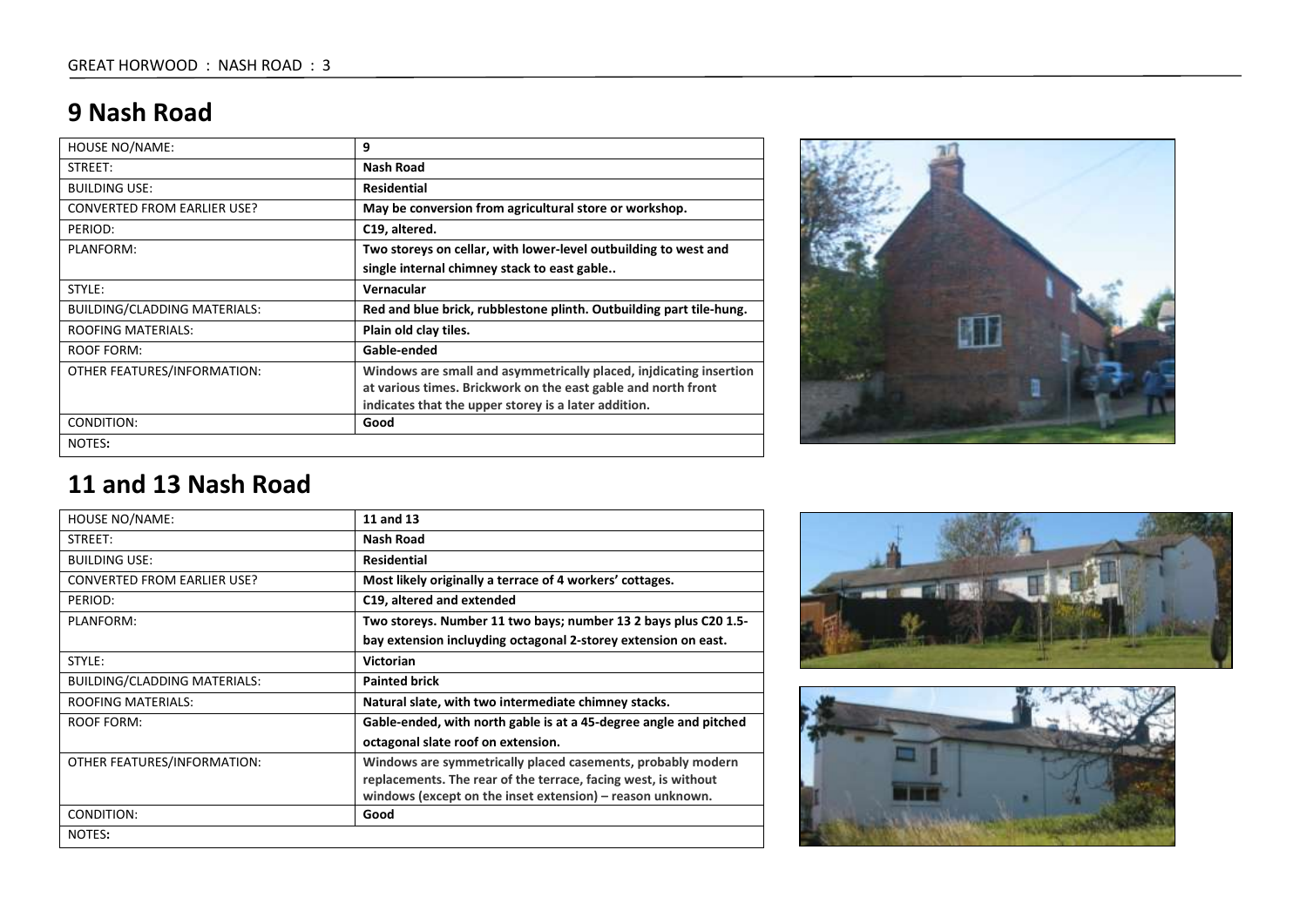# **Russets, 13a Nash Road**

| <b>HOUSE NO/NAME:</b>               | Russets, 13a                                                |
|-------------------------------------|-------------------------------------------------------------|
| STREET:                             | <b>Nash Road</b>                                            |
| <b>BUILDING USE:</b>                | <b>Residential</b>                                          |
| <b>CONVERTED FROM EARLIER USE?</b>  | No                                                          |
| PERIOD:                             | Post-1960                                                   |
| PLANFORM:                           | L-shaped single-storey bungalow with integral double garage |
| STYLE:                              | Modern                                                      |
| <b>BUILDING/CLADDING MATERIALS:</b> | <b>Red brick</b>                                            |
| <b>ROOFING MATERIALS:</b>           | <b>Concrete tiles</b>                                       |
| <b>ROOF FORM:</b>                   | Gable-ended, with single small chimney                      |
| OTHER FEATURES/INFORMATION:         |                                                             |
| CONDITION:                          | Good                                                        |
| NOTES:                              |                                                             |



# **Hillside Cottage, 15 Nash Road**

| <b>HOUSE NO/NAME:</b>               | Hillside Cottage, 15                                             |
|-------------------------------------|------------------------------------------------------------------|
| STREET:                             | <b>Nash Road</b>                                                 |
| <b>BUILDING USE:</b>                | <b>Residential</b>                                               |
| <b>CONVERTED FROM EARLIER USE?</b>  | No                                                               |
| PERIOD:                             | 1900-1910                                                        |
| PLANFORM:                           | Two storey, L-shaped (original building plus C20 extension to    |
|                                     | north) with C20 porch and single garage at road level            |
| STYLE:                              | 'Edwardian'                                                      |
| <b>BUILDING/CLADDING MATERIALS:</b> | <b>Painted brick</b>                                             |
| <b>ROOFING MATERIALS:</b>           | <b>Machine-made tiles</b>                                        |
| <b>ROOF FORM:</b>                   | Half-hipped main building with fully hipped extension, porch and |
|                                     | garage.                                                          |
| OTHER FEATURES/INFORMATION:         | Sash windows and shutters on main building                       |
| CONDITION:                          | Good                                                             |
| NOTES:                              |                                                                  |

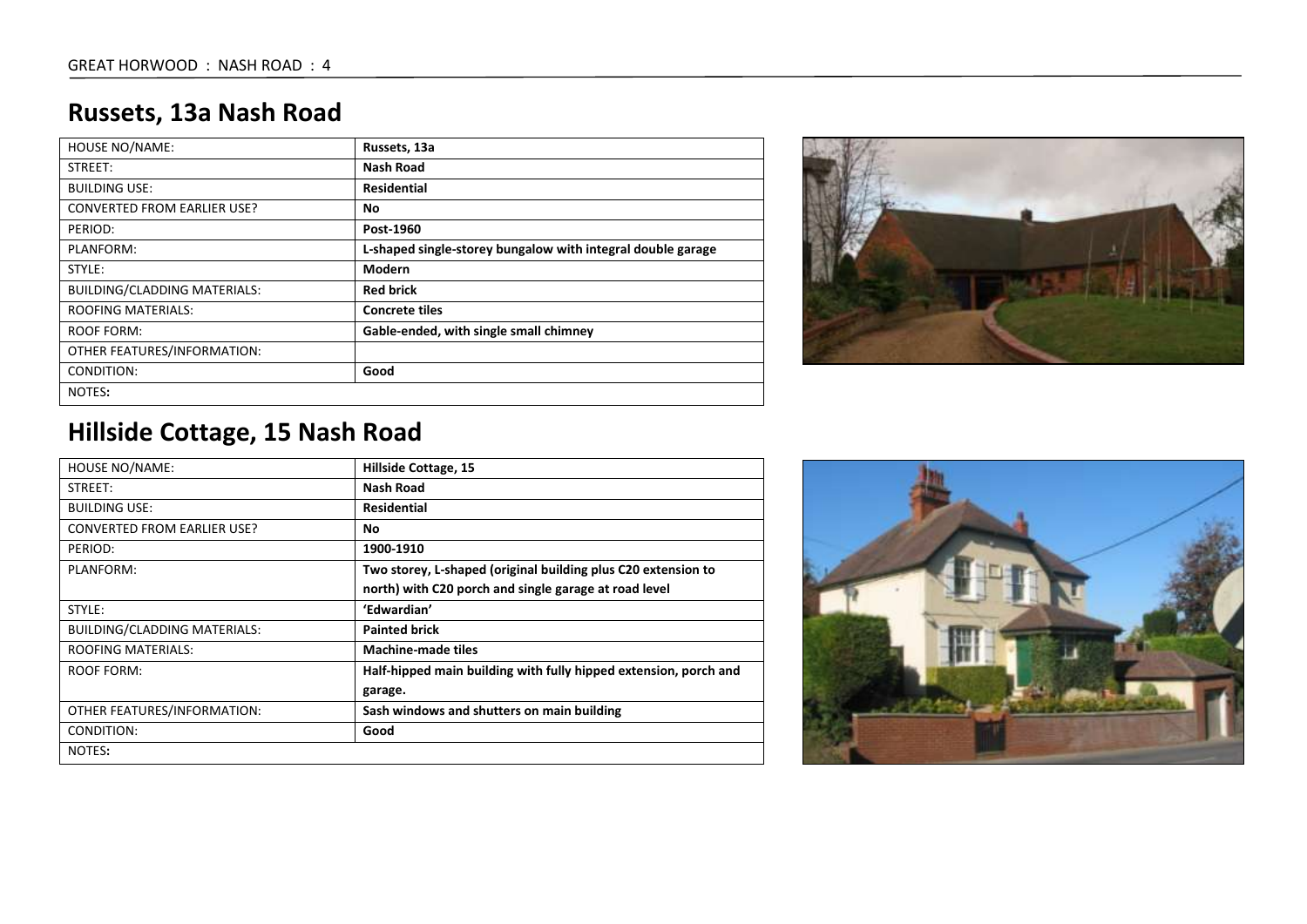#### **Blocked house fronts, east side of Nash Road**

| <b>HOUSE NO/NAME:</b>                                                      | No.                                                            |
|----------------------------------------------------------------------------|----------------------------------------------------------------|
| STREET:                                                                    | Nash Road                                                      |
| <b>BUILDING USE:</b>                                                       | Now a garden wall                                              |
| <b>CONVERTED FROM EARLIER USE?</b>                                         | <b>Two former cottages</b>                                     |
| PERIOD:                                                                    | C <sub>19</sub> or earlier?                                    |
| PLANFORM:                                                                  |                                                                |
| STYLE:                                                                     | 'Edwardian'                                                    |
| <b>BUILDING/CLADDING MATERIALS:</b>                                        | Red and blue brick wall with one open and one blocked doorway, |
|                                                                            | both with steps to roadway, and two blocked window openings.   |
| <b>ROOFING MATERIALS:</b>                                                  | <b>None</b>                                                    |
| ROOF FORM:                                                                 | <b>None</b>                                                    |
| OTHER FEATURES/INFORMATION:                                                |                                                                |
| CONDITION:                                                                 | Poor                                                           |
| NOTES: The blocked openings indicate the position of two earlier cottages. |                                                                |



#### **The Chapel House, Nash Road**

| <b>HOUSE NO/NAME:</b>               | <b>The Chapel House</b>                                                                                                                                                                                                                                                                                                                                  |
|-------------------------------------|----------------------------------------------------------------------------------------------------------------------------------------------------------------------------------------------------------------------------------------------------------------------------------------------------------------------------------------------------------|
| STREET:                             | Nash Road                                                                                                                                                                                                                                                                                                                                                |
| <b>BUILDING USE:</b>                | <b>Residential</b>                                                                                                                                                                                                                                                                                                                                       |
| <b>CONVERTED FROM EARLIER USE?</b>  | Originally a barn, converted to a Congregational chapel, now a                                                                                                                                                                                                                                                                                           |
|                                     | dwelling                                                                                                                                                                                                                                                                                                                                                 |
| PERIOD:                             | C18 barn, converted 1821 and late C20.                                                                                                                                                                                                                                                                                                                   |
| PLANFORM:                           | Inserted upper floor                                                                                                                                                                                                                                                                                                                                     |
| STYLE:                              | Vernacular                                                                                                                                                                                                                                                                                                                                               |
| <b>BUILDING/CLADDING MATERIALS:</b> | Mixed red and blue brick                                                                                                                                                                                                                                                                                                                                 |
| <b>ROOFING MATERIALS:</b>           | Old plain clay tiles                                                                                                                                                                                                                                                                                                                                     |
| ROOF FORM:                          | Gable-ended with stove pipe near western end                                                                                                                                                                                                                                                                                                             |
| OTHER FEATURES/INFORMATION:         |                                                                                                                                                                                                                                                                                                                                                          |
| CONDITION:                          | Good                                                                                                                                                                                                                                                                                                                                                     |
|                                     | $\mathbf{1} \cup \mathbf{1}$ , and $\mathbf{1} \cup \mathbf{1}$ and $\mathbf{1} \cup \mathbf{1}$ , $\mathbf{1} \cup \mathbf{1}$ , $\mathbf{1} \cup \mathbf{1}$ , $\mathbf{1} \cup \mathbf{1}$ , $\mathbf{1} \cup \mathbf{1}$ , $\mathbf{1} \cup \mathbf{1}$ , $\mathbf{1} \cup \mathbf{1}$ , $\mathbf{1} \cup \mathbf{1}$ , $\mathbf{1} \cup \mathbf{1}$ |

NOTES**: Listed Grade 2 (number 1289031). List description adds: 'North front has 3 barred wooden windows with pointed arched heads, and blocked ventilation slits. Double panelled doors between left-hand windows have fine wooden porch with entablature hood on slender Doric columns and pilasters. West end has 2 similar pointed windows and blocked rectangular window above. Altered East end has wide double doors with barred rectangular fanlight and wooden lintel, 3-light casement above with leaded outer panes. Royal Exchange fire insurance plaque above upper window. Interior has some original fittings, including gallery on slender wooden Doric columns at east end.'**